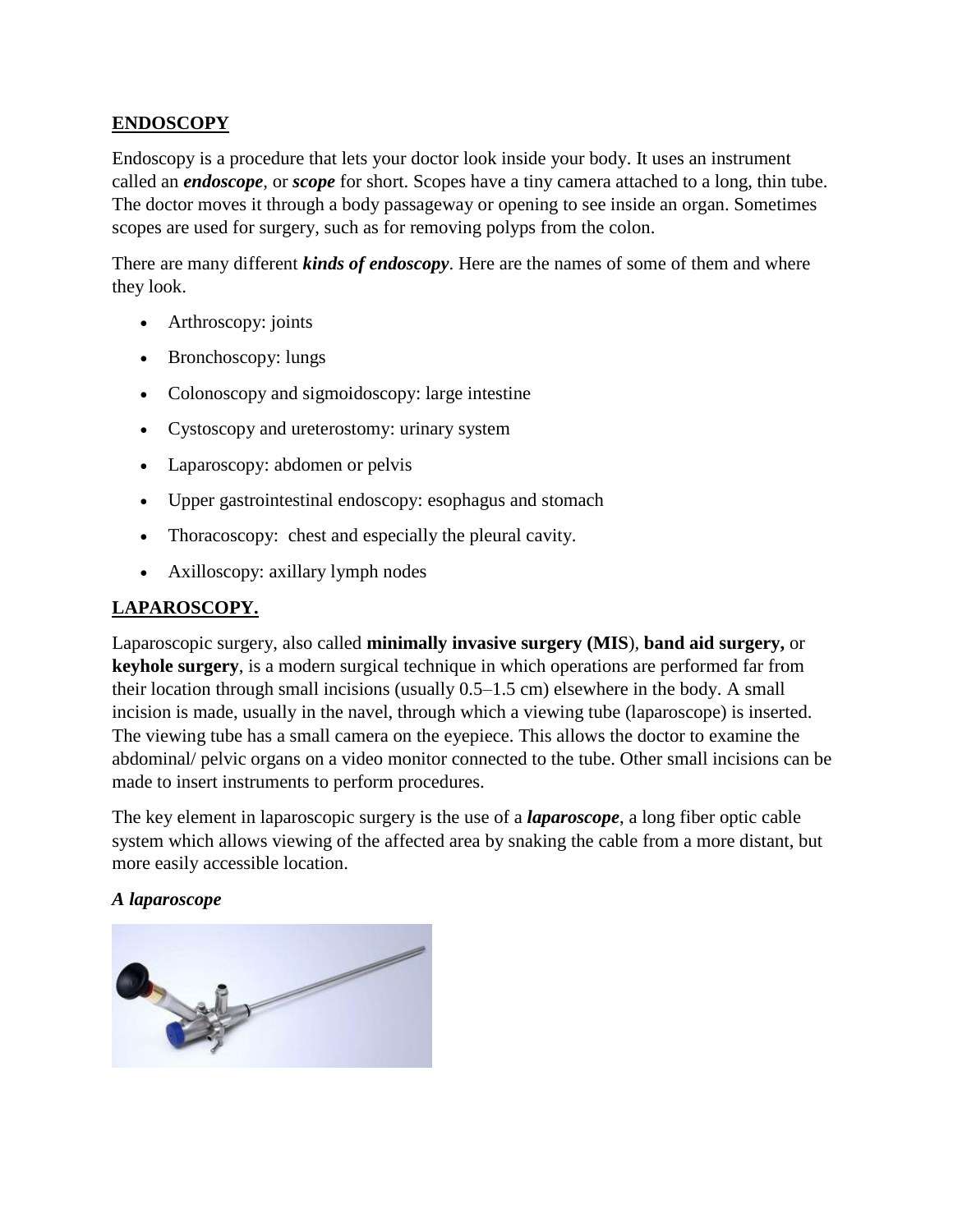

Also attached is a fiber optic cable system connected to a 'cold' light source (halogen or xenon), to illuminate the operative field, which is inserted through a 5 mm or 10 mm cannula or trocar. The abdomen is usually insufflated with carbon dioxide gas. This elevates the abdominal wall above the internal organs to create a working and viewing space. Carbon dioxide  $CO<sub>2</sub>$  is used because it is common to the human body and can be absorbed by tissue and removed by the respiratory system. It is also non-flammable, which is important because electrosurgical devices are commonly used in laparoscopic procedures.

*A laparoscopic tower*

*Laparoscopic* surgery includes operations within the abdominal or pelvic cavities, whereas keyhole surgery performed on the thoracic or chest cavity is called *Thoracoscopic* surgery.

In many cases laparoscopy can be done instead of laparotomy surgery that uses a larger incision in the belly.

## **Indications.**

Laparoscopy is done to:

- Check for and possibly take out abnormal growths (such as tumors) in the belly or pelvis.
- Do a biopsy.
- See whether cancer in another area of the body has spread to the belly.
- Check for damage to internal organs, such as the spleen, after an injury or accident.
- Fix a hiatal hernia or an inguinal hernia. A protrusion of internal abdominal contents through the abdominal wall.
- Take out organs, such as the uterus, spleen, gallbladder (laparoscopic cholecystectomy), ovaries, or appendix (appendectomy). Partial removal (resection) of the colon also can be done.
- Find the cause of sudden or ongoing pelvic pain.
- Check for and treat conditions such as endometriosis, ectopic pregnancy, or pelvic inflammatory disease (PID). Find conditions that can make it hard for a woman to become pregnant. These conditions include cysts, adhesions, fibroids, and infection.
- Do a tubal ligation. ("Having your tubes tied") in women to permanently prevent pregnancy.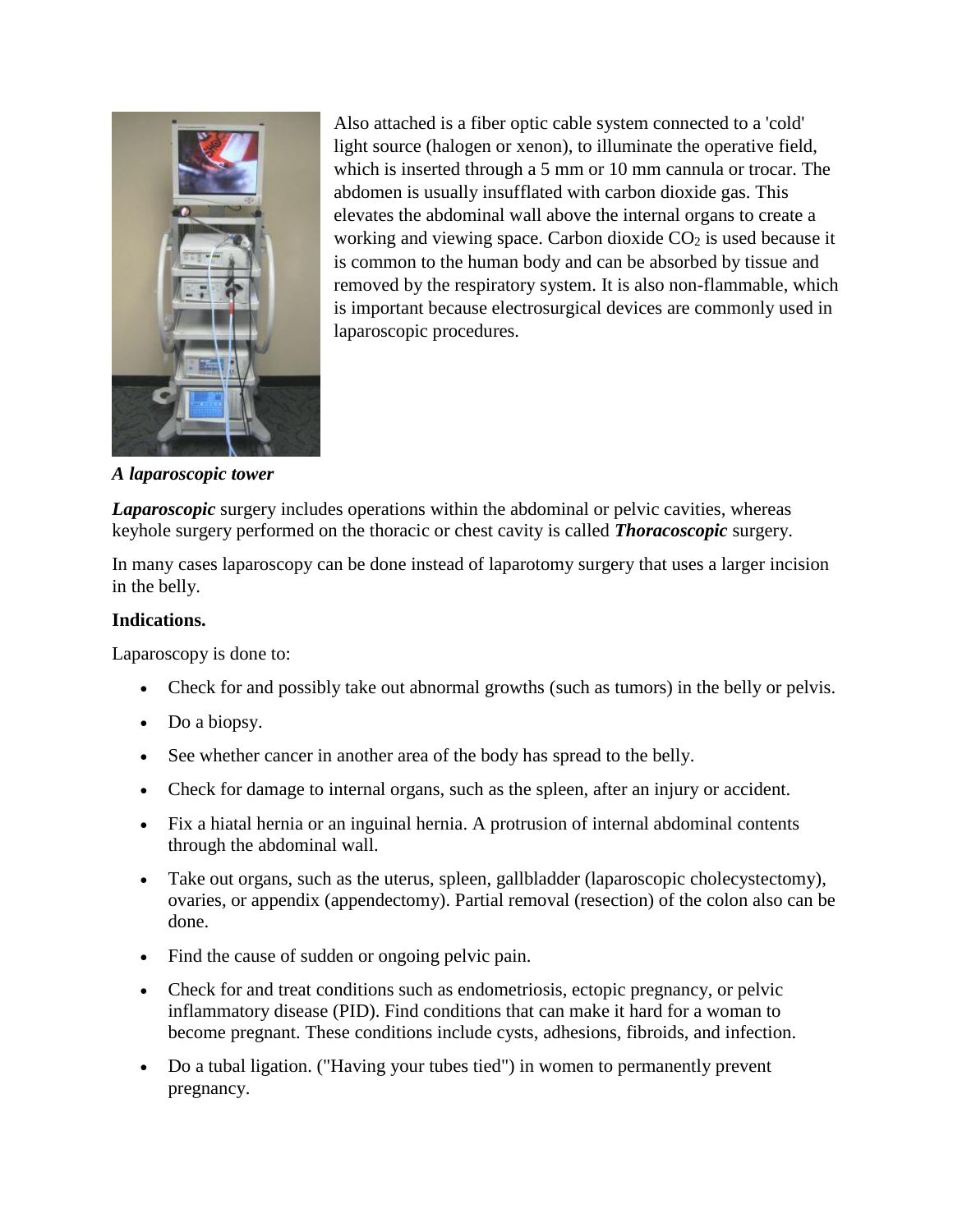#### **Contraindications.**

- Coagulation disorders
- Dense adhesions (scar tissue) from previous abdominal surgery
- Many patients with existing pulmonary disorders may not tolerate pneumo-peritoneum (gas in the abdominal cavity), resulting in a need for conversion to open surgery after the initial attempt at laparoscopic approach.
- Severe congestive heart failure
- Respiratory insufficiency
- Suspected acute, diffuse peritonitis- inflammation of the peritoneum.
- The elderly: poor tolerance to pneumo- peritoneum.

#### **Advantages.**

There are a number of advantages to the patient with laparoscopic surgery versus an open procedure. These include:-

- Reduced hemorrhaging/ bleeding, which reduces the chance of needing a blood transfusion.
- Smaller incision, which reduces pain and shortens recovery time, as well as resulting in less post-operative scarring.
- Less pain, leading to less pain medication needed.
- Although procedure times are usually slightly longer, hospital stay is less, and often with a same day discharge which leads to a faster return to everyday living.
- Reduced exposure of internal organs to possible external contaminants thereby reduced risk of acquiring infections.

Although laparoscopy in adult age group is widely accepted, its advantage in pediatric age group is questioned. Benefits of laparoscopy appear to recede with younger age.

#### **Limitations.**

While laparoscopic surgery is clearly advantageous in terms of patient outcomes, the procedure is more difficult from the surgeon's perspective when compared to traditional, open surgery:

- The surgeon has limited range of motion at the surgical site resulting in a loss of dexterity.
- Poor depth perception.
- Surgeons must use tools to interact with tissue rather than manipulate it directly with their hands. These results in an inability to accurately judge how much force is being applied hence a risk of damaging tissue by applying more force than necessary and making delicate operations such as tying sutures more difficult.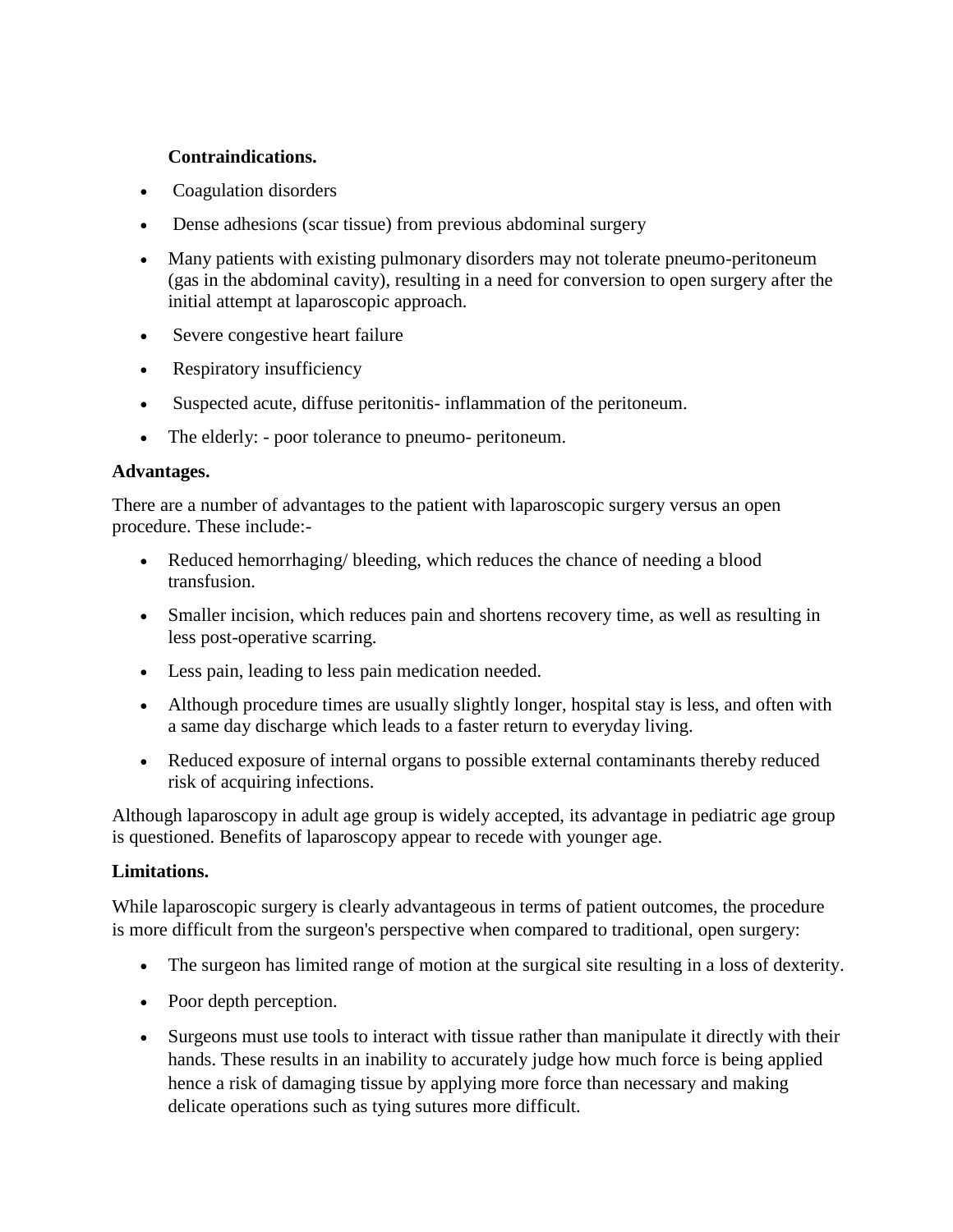- The tool endpoints move in the opposite direction to the surgeon's hands due to the pivot point, making laparoscopic surgery a non-intuitive motor skill that is difficult to learn. This is called the Fulcrum effect
- Some surgeries (carpal tunnel for instance) generally turn out better for the patient when the area can be opened up, allowing the surgeon to see "the whole picture" surrounding physiology. In this regard, keyhole surgery can be a disadvantage.

## **Risks.**

Some of the risks are briefly described below:

- The most significant risks are from trocar injuries during insertion into the abdominal cavity, as the trocar is typically inserted blindly.
- Some patients have sustained electrical burns unseen by surgeons who are working with electrodes that leak current into surrounding tissue. The resulting injuries can result in perforated organs and can also lead to peritonitis. This risk is eliminated by utilizing *active electrode monitoring.*
- There may be an increased risk of hypothermia and peritoneal trauma due to increased exposure to cold, dry gases during insufflation. The use of Surgical Humidification therapy, which is the use of heated and humidified  $CO<sub>2</sub>$  for insufflation, has been shown to reduce this risk.
- Not all of the  $CO<sub>2</sub>$  introduced into the abdominal cavity is removed through the incisions during surgery. Gas tends to rise, and when a pocket of  $CO<sub>2</sub>$  rises in the abdomen, it pushes against the diaphragm (the muscle that separates the abdominal from the thoracic cavities and facilitates breathing), and can exert pressure on the phrenic nerve. This produces a sensation of pain that may extend to the patient's shoulders and pain when breathing. In all cases, however, the pain is transient, as the body tissues will absorb the CO<sup>2</sup> and eliminate it through respiration.
- Intra-abdominal adhesion formation is a risk equally associated with both laparoscopic and open surgery and remains a significant, unresolved problem. Adhesions are fibrous deposits that connect tissue to organ post-surgery. The use of Surgical Humidification therapy during laparoscopic surgery may minimize the incidence of adhesion formation.

## **Before laparoscopy:**

Follow the instructions about when to stop eating, drinking and how to take your medicines prior to surgery.

Remove your jewelry, glasses, contacts, and dentures or a removable bridge before the laparoscopy.

You may be asked to use an enema or suppository several hours before or the day before the surgery to empty your colon.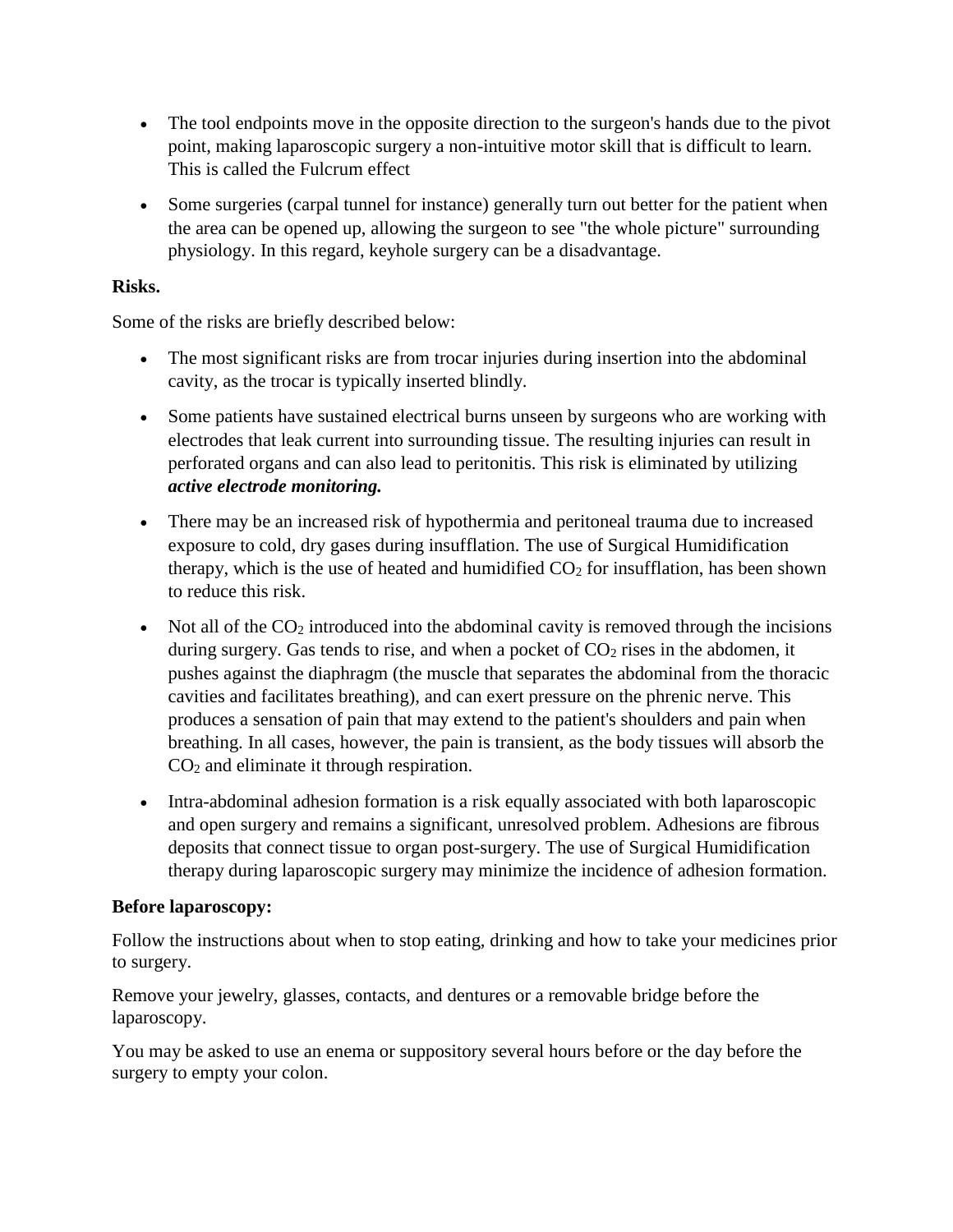You will be asked to sign a consent form that says you understand the risks of the procedure and agree to have it done.

# **How It Is Done**



Laparoscopy is done by a surgeon or a gynecologist. General anesthesia is generally used, but other types of anesthesia, such as spinal anesthesia, may be used.

About an hour before the surgery, you will empty your bladder. You will get fluids and medicine through an intravenous (IV) in a vein in your arm. You may get a sedative to help you relax.

Several procedures may be done after you get your anesthesia and are relaxed or asleep.

- An airway will be placed in your throat to help you breathe if you get general anesthesia.
- A thin flexible tube (urinary catheter) may be put through your urethra into the bladder.
- Some of your pubic hair may be shaved.
- Your belly and pelvic area will be cleaned.

During laparoscopy, a small incision is made in the belly. More than one incision may be made if other tools will be used during the surgery. A hollow needle is put through the first incision and gas (carbon dioxide or nitrous oxide) is slowly put through the needle to inflate the belly. The gas lifts the abdominal wall away from the organs inside so your doctor can see clearly.

A laparoscope is then put through the incision to look at the organs. Other tools can be used to take tissue samples, fix damage, or drain cysts. A laser may be attached to the laparoscope to help with the surgery.

After the surgery, all the tools will be removed and the gas will be released. The incisions will be closed with stitches and covered with a bandage. The scar will be very small and will fade over time.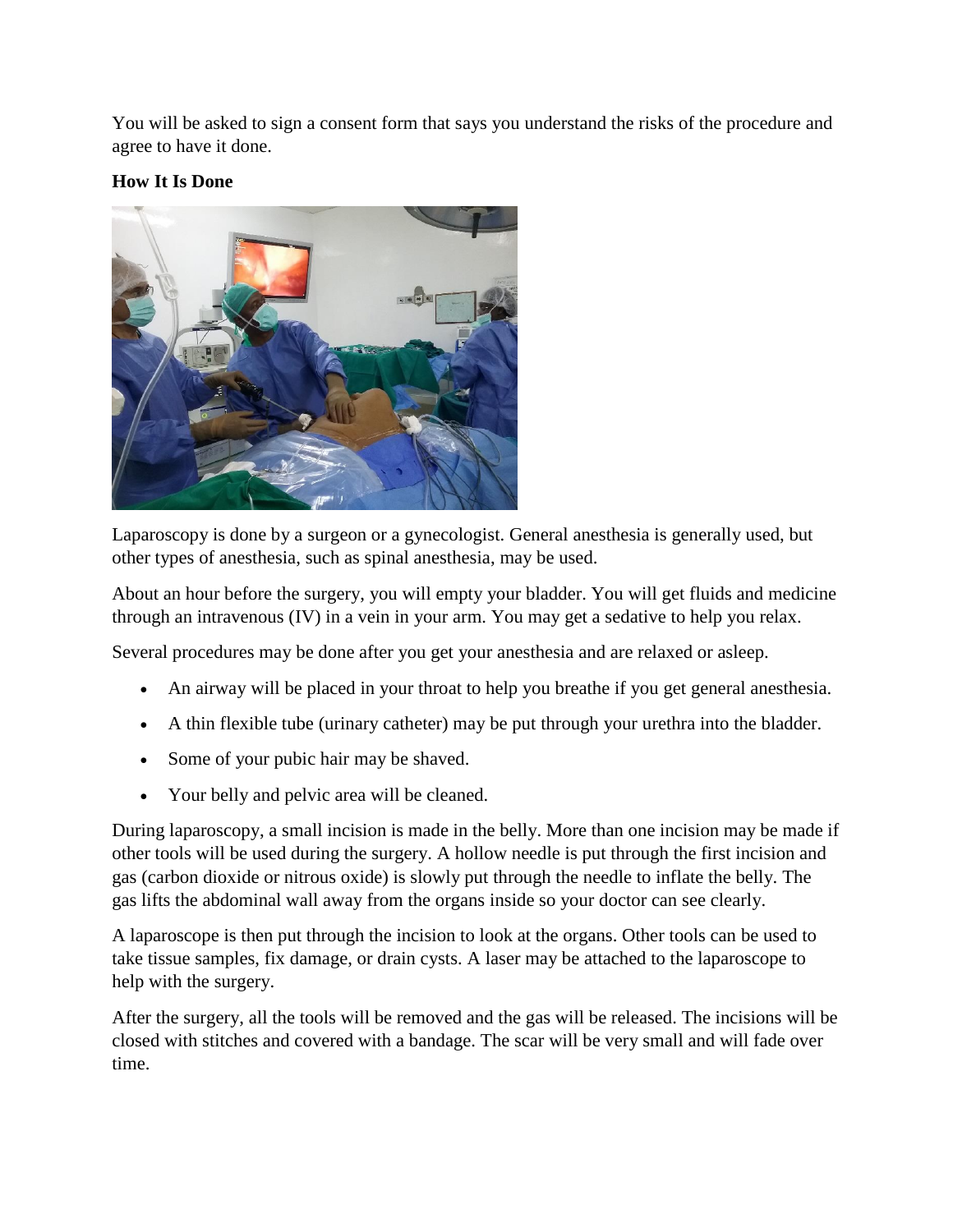Laparoscopy takes 30 to 90 minutes, depending on what is done, but can take longer. After the laparoscopy, you will go to the recovery room for 2 to 4 hours.

# **How It Feels**

If general anesthesia is used, you will be asleep and feel nothing. After you wake up, you will feel sleepy for several hours. You may be tired and have some pain for a few days after a laparoscopy. You may have a mild sore throat from the tube in your throat to help you breathe. Use throat lozenges and gargle with warm salt water to help your sore throat.

If you have other types of anesthesia, you may have pain for a few days when the initial numbness wears off.

## **After the Procedure**

Some pain or throbbing is possible where the small cuts were made. The doctor may recommend a prescription or over-the-counter pain reliever.

If stitches were used, a follow-up appointment for removal of stitches may be scheduled in a week or two as directed.

Sometimes the carbon dioxide gas can trigger shoulder pain after the procedure. Some of the same nerves that reach the shoulder are present in the abdomen. The pain goes away over time.

Pressure from the gas may cause a sensation of needing to urinate more often and more urgently. This sensation goes away over time.

The doctor will determine when eating and drinking can be resumed.

Once a person has sufficiently recovered, he or she can be sent home. Someone else should drive.

You can usually do your normal activities the next day, but restrain from heavy lifting and strenuous activities until completely healed.

# **When to Seek Medical Care**

If, after a laparoscopic procedure, a person develops any of these problems, a doctor should be contacted:

- Chills or fever
- Nausea or vomiting
- Bleeding, drainage, or redness from any of the small incisions
- Swelling of the surgical area
- Inability to urinate
- Pain that can't be controlled with prescribed medication